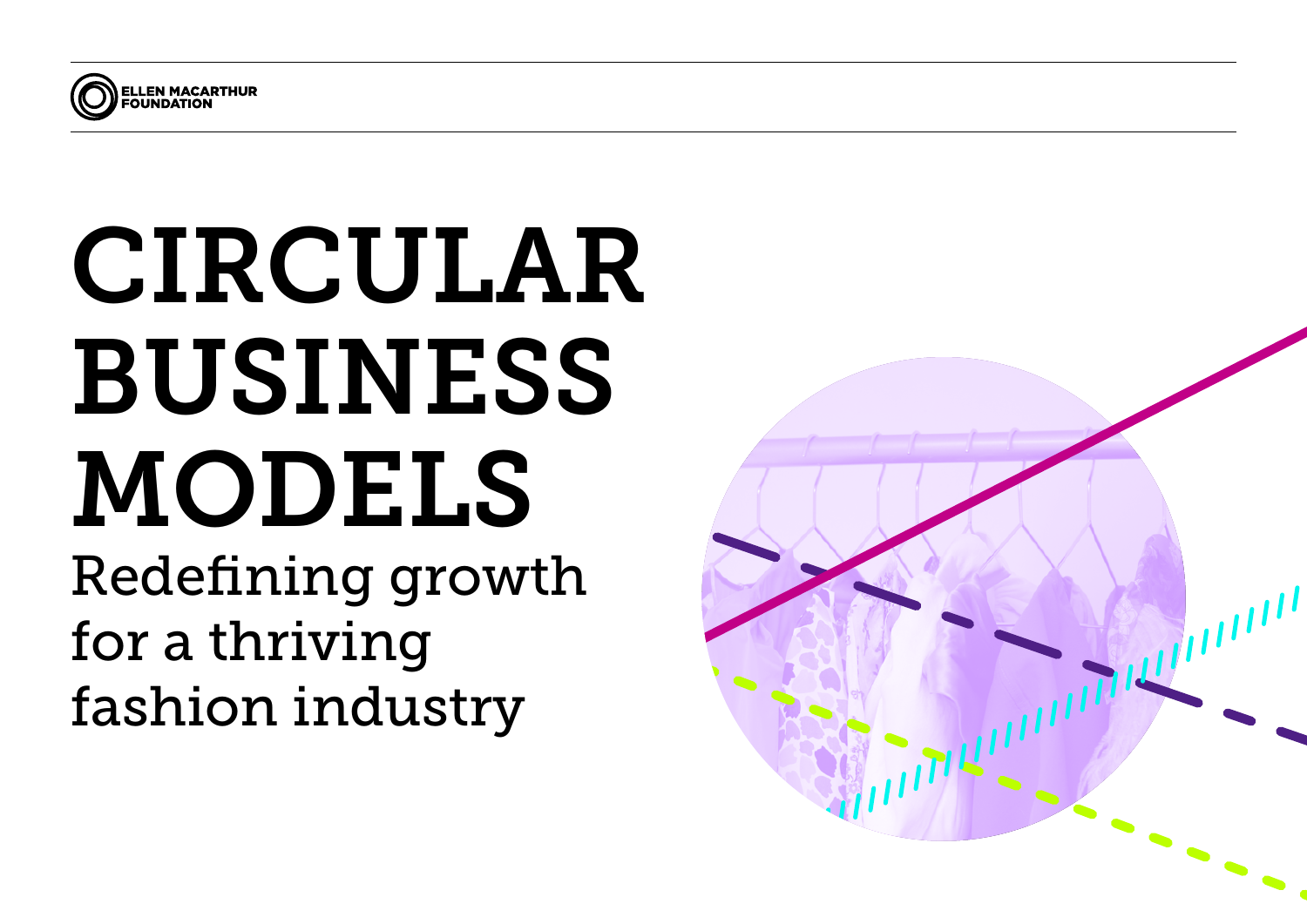$\overline{\mathscr{S}}$ 

**This study was produced by the Ellen MacArthur Foundation with analytical support from The Boston Consulting Group. The other organisations that have contributed to this work are listed on page 57. The Ellen MacArthur Foundation is deeply grateful for the time and expertise that all these parties have dedicated to this project.** 

**To quote this study, please use the following reference: Ellen MacArthur Foundation, Circular business models: redefining growth for a thriving fashion industry (2021).**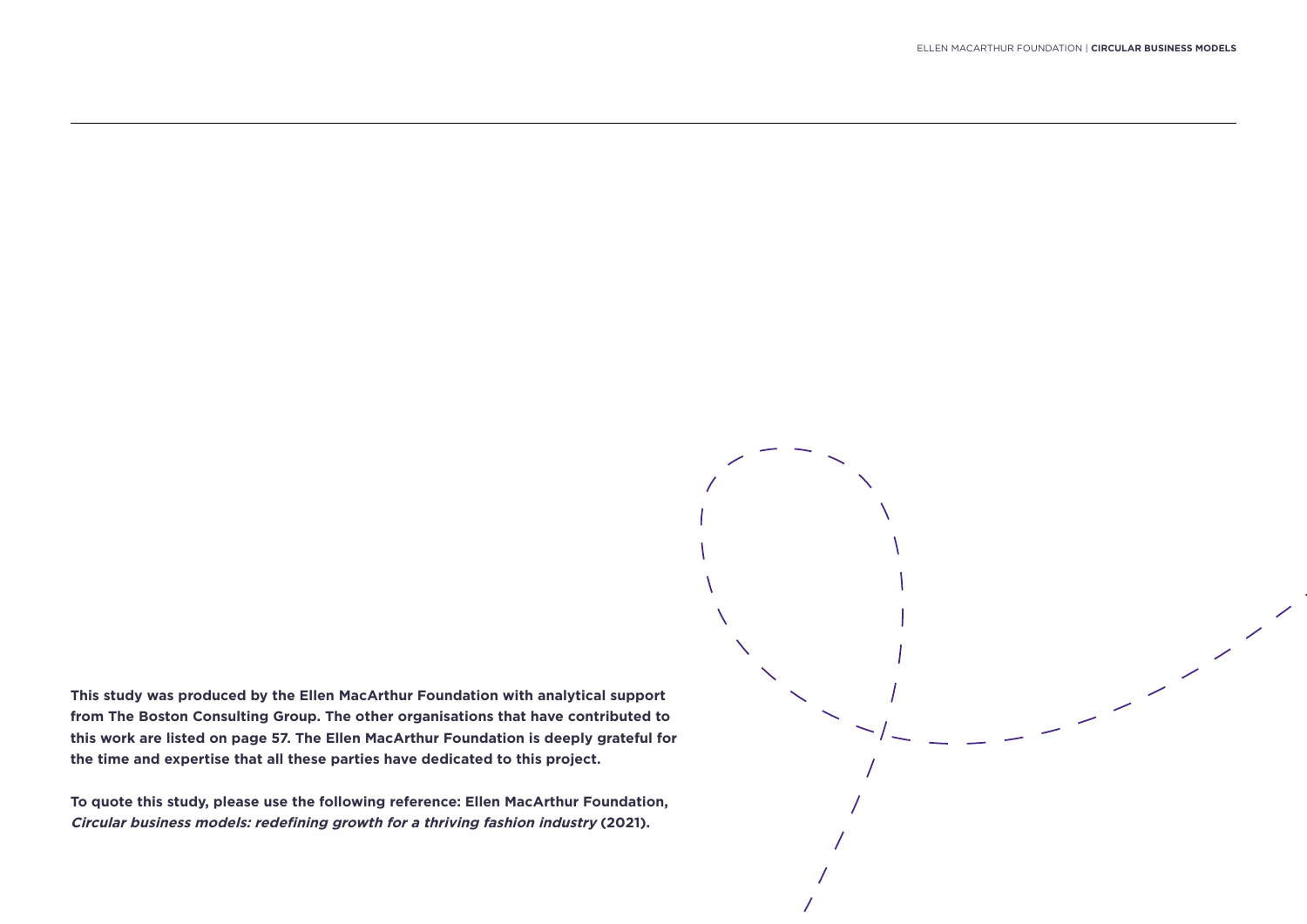# About this study

Circular business models represent a significant opportunity for new and better growth in the fashion industry. This study examines how businesses can seize the full economic and environmental opportunity, and highlights those already taking steps to do so.

In 2017, the Ellen MacArthur Foundation launched the landmark report *A new textiles economy: redesigning fashion's future*. It identified the linear 'take-makewaste' model – with one rubbish truck load of textiles being landfilled or incinerated every second – as the root cause of many of the environmental challenges in the fashion industry. The report presented the circular economy as both a solution to these challenges and a significant economic opportunity.

The circular economy is a systems solution framework that tackles global challenges including climate change, biodiversity loss, waste, and pollution. It has three principles, all driven by design: eliminate waste and pollution, circulate products and materials, and regenerate nature. It is a bigger idea that goes beyond treating the symptoms of the current economy to tackle the root causes of global challenges, while providing opportunities for better growth that benefit businesses, people, and the environment.

Over the last three years, working collaboratively with more than one hundred organisations from across the fashion value chain, the Ellen MacArthur Foundation has set out a [vision for a circular economy](https://emf.thirdlight.com/link/nbwff6ugh01m-y15u3p/@/preview/1?o)  [for fashion](https://emf.thirdlight.com/link/nbwff6ugh01m-y15u3p/@/preview/1?o) and established projects including [The](https://ellenmacarthurfoundation.org/the-jeans-redesign) [Jeans Redesign](https://ellenmacarthurfoundation.org/the-jeans-redesign) to work towards making it a reality. The circular economy is now firmly on the agenda for businesses, governments, academia, and wider society; it is being increasingly recognised as the way to ensure the fashion industry thrives in future.

This increased awareness and first steps towards a circular economy for fashion, while encouraging, are only the beginning. The linear operating model still dominates how fashion is designed, produced, and enjoyed. Material innovation and recycling are important elements of the solution, but they alone cannot create a thriving fashion industry. In a circular economy for fashion, clothes are used more, made to be made again, and made from safe and recycled or renewable inputs. To make this vision a reality, circular business models – one of the crucial elements of a circular economy for fashion – must become mainstream in the industry.

This study confirms the significant economic and environmental potential of circular business models. It provides an overview of the potential of models that have grown significantly (resale, rental, repair, and remaking) as well as, crucially, outlining the key actions that businesses, supported by policymakers, can take to capture their full potential. While this study does not address them directly, the social implications of a circular economy transition are vital to consider; academia and organisations, including BSR and Circular Apparel Innovation Factory (CAIF), have already begun to explore possible impacts.

This study was produced with analytical support from The Boston Consulting Group in 2020. Many others have contributed to this work and all contributing organisations are listed at the end of this document. The Ellen MacArthur Foundation is deeply grateful to all collaborators and contributors for the time and expertise they have dedicated to this project.

To quote this study, please use the following reference: Ellen MacArthur Foundation, *Circular business models: Redefining growth for a thriving fashion industry* (2021)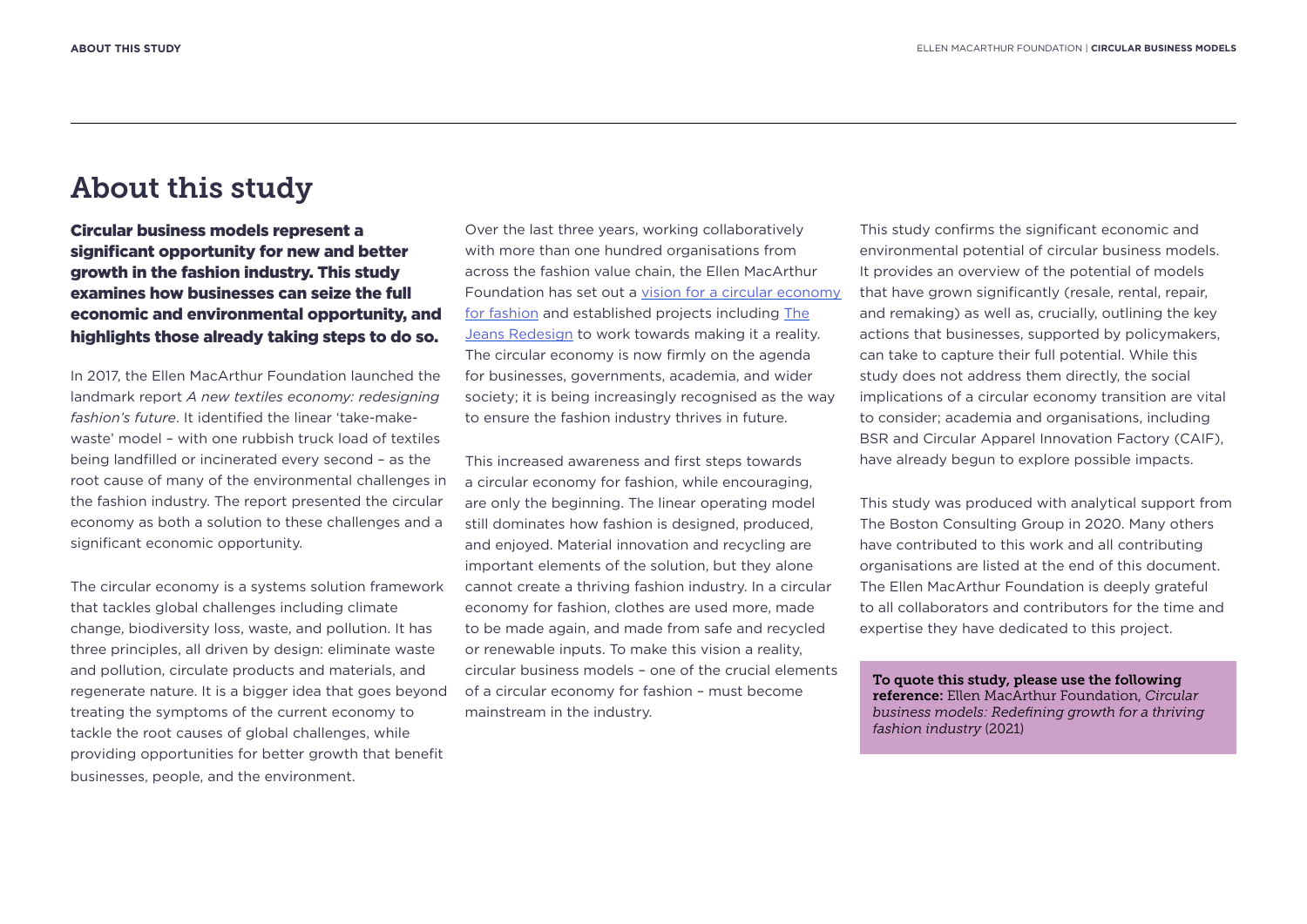# Executive summary

Circular business models represent a significant opportunity for new and better growth in the fashion industry because they decouple revenue streams from production and resource use. Currently, booming models like rental and resale, while they hold great potential, do not always achieve this decoupling and the environmental benefits that come with it. For circular business models to reach their full potential, businesses, supported by policymakers, need to redesign performance indicators, products, and supply networks to fit them – and scale a wider range of these models.

**Now is the time to explore a new way of doing business** 

**in fashion.** In recent decades, the fashion industry has experienced ever growing levels of production, coupled with shrinking profit margins and increasing negative environmental impacts. Clothing production doubled between 2000 and 2015 while, during the same period, utilisation<sup>i</sup> decreased by 36%.<sup>1</sup> This trend led to the global fashion industry producing around 2.1 billion tonnes of greenhouse gas (GHG) emissions in 2018 – 4% of the global total.<sup>2</sup> On top of this, due to ever lower prices and lost revenues – from overstock, stockouts, and returns – profit margins of the world's leading apparel retailers decreased by an average of 40% from 2016 to 2019.<sup>3</sup>

This was exacerbated in 2020 by the impacts of the Covid-19 pandemic, which saw the industry suffer a 90% decline in profits.4

**Circular business models represent a significant opportunity for new and better growth because they decouple revenues from production and resource use, maximising environmental benefits.** As a key part of the transition to a circular economy, circular business models present an opportunity for the fashion industry to – by design – decouple its revenue streams from production, i.e. to make more revenue from fewer new products. This means less need for raw material production and therefore lower GHG emissions, pollution, and pressure on biodiversity.

**Four business models (rental, resale, repair, and remaking), which all have the potential to decouple revenue streams from production and resource use, currently represent a USD 73 billion market.**  Since 2019, and despite the Covid-19 pandemic, seven<sup>ii</sup> rental and resale platforms have reached valuations above USD 1 billion. These business models are expected to continue growing as customers increasingly adopt new ways of accessing fashion, motivated by factors such as affordability, convenience, and environmental awareness.

**Rental, resale, repair, and remaking have the potential to grow from 3.5% of the global fashion market today to 23% by 2030, representing a USD 700 billion opportunity with the potential to provide a third of the emission reductions necessary to put the fashion industry on a 1.5-degree pathway.**iii This would amount to a reduction of around 340 million tonnes of  $CO<sub>2</sub>$  equivalent ( $CO<sub>2</sub>e$ ) annually by 2030, more than the annual GHG emissions of Thailand or France.<sup>5</sup> As well as reducing GHG emissions, business models that increasingly decouple revenue generation from the use of virgin resources have also been shown to reduce pressure on biodiversity by cutting the amount of land needed for raw material production and the pollution associated with virgin fibre processing.<sup>6</sup>

**Currently, booming sectors like rental and resale, while they have great potential, do not always realise the environmental benefits of decoupling revenue streams from production and resource use.** There are a number of barriers to achieving this decoupling and successfully developing circular business models. One is performance indicators and associated customer incentives. A business measuring its success by sales volumes might incentivise product take-back for resale, remaking, or recycling by offering vouchers for new products which, while promoting circular business models, also grows the core linear business model.

i Utilisation is defined as the average number of times a garment is worn before it ceases to be used

ii. Depop, Rent the Runway, The Real Real, Vinted, Poshmark, Vestiaire Collective, and thredUP

iii To meet the 1.5-degree pathway set out by the Intergovernmental Panel on Climate Change (IPCC) and ratified by signatories to the 2015 Paris agreement, the fashion industry needs to reduce emissions by around 50% - or Source: McKinsey & Company and Global Fashion Agenda, [Fashion on Climate](http://www2.globalfashionagenda.com/initiatives/fashion-on-climate/#/) (2020). If rental, resale, repair, and remaking reach a 23% market share by 2030, in aggregate, this could lead to an overall CO2e emission reduction up to 16%, providing up to a third of the abatement needed to be on a 1.5-degree pathway. See Appendix page 69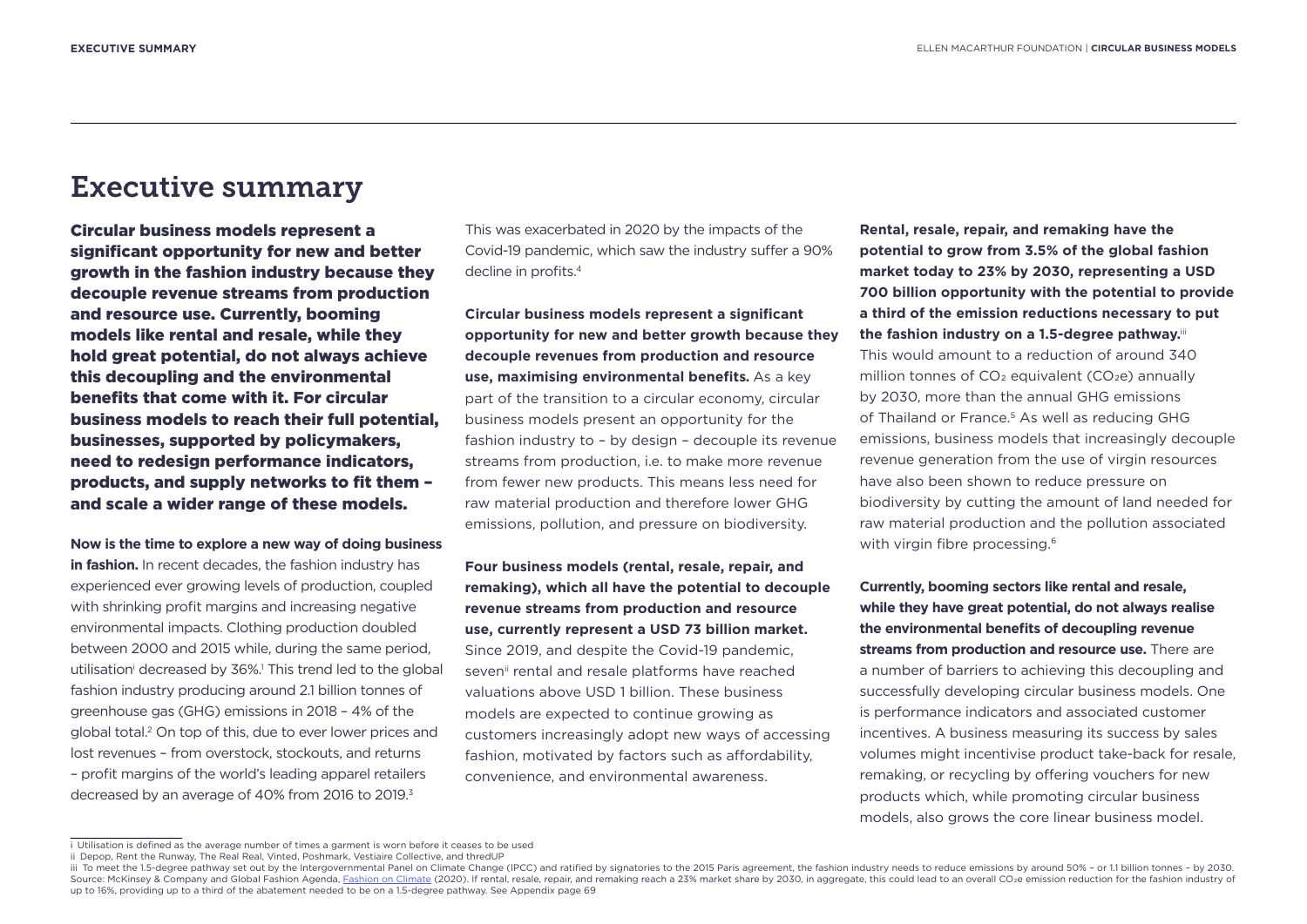Another is product design. Offering clothes, via a rental model, that are not designed to withstand many wears and cleaning cycles will increase the chances of that model being economically and environmentally unviable. A third is supply chains. These are currently optimised for predictable, oneway production and distribution, but circular business models require effective local and global supply networks that facilitate services such as cleaning, repair, and remaking.

The social impacts of a transition to circular business models – and the resulting shift to a more distributed global and local supply network in the fashion industry – is not quantified in this study. However, it is vital that businesses consider these social impacts and do their utmost to ensure they are positive for people in the fashion industry and the societies in which it operates. Making positive social outcomes a priority now, while a circular economy for fashion is emerging, could help address concerns in the industry about insufficient job security and quality, which can lead to increases in poverty, inequality, and exclusion in communities of affected workers.<sup>7</sup>

**To maximise the positive outcomes of circular business models, businesses, supported by policymakers, can take four key actions:**

- ∞ **Rethink performance indicators, customer incentives, and customer experiences**: Shifting to a business model based on increasing the use of products, rather than producing and selling more products, requires the business to rethink how it measures success, and to encourage its customers to opt for its circular offering through carefully designed incentives and enhanced customer experiences.
- ∞ **Design products that can be used more and for longer**: To maximise the economic and environmental potential of circular business models, products need to be designed and made to be physically durable, emotionally durable, and able to be remade and recycled at the end of their use.
- ∞ **Co-create supply networks able to circulate products locally as well as globally**: To successfully keep products in circulation, fashion supply chains, currently designed for a predictable one-way flow of products, need to be transformed into supply networks capable of circulating products locally and globally, through collaboration and the use of digital technologies.
- ∞ **Scale a wider range of circular business models**: Scaling a variety of circular business models that generate revenue without producing new products can increase the overall economic and environmental opportunity in the long term.

**This is an ambitious agenda that offers businesses and policymakers the opportunity to ensure the fashion industry shifts towards a better growth model.**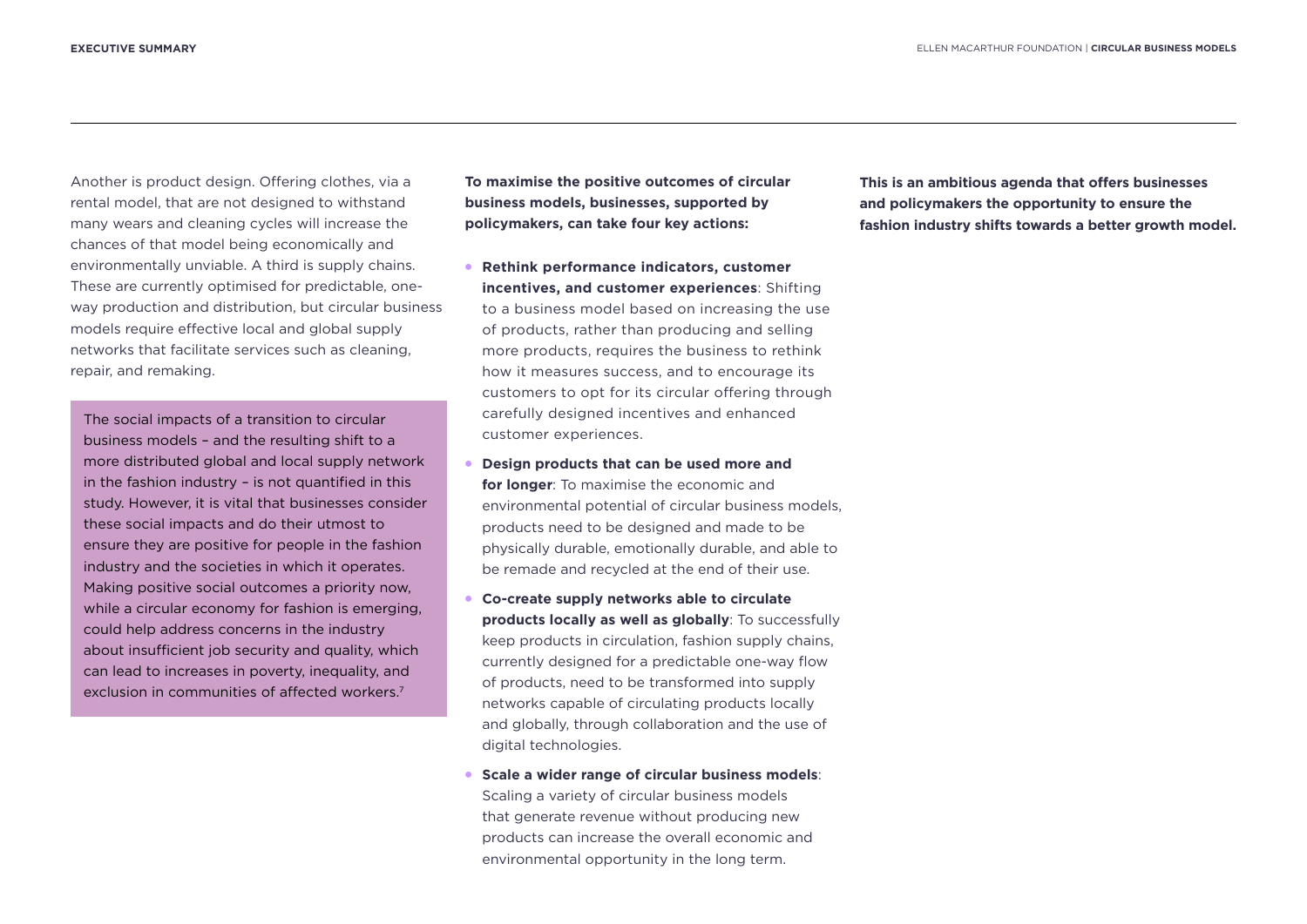# Acknowledgments

We, at the Ellen MacArthur Foundation, are very grateful for the support we have received in producing this study. In particular, we would like to extend our gratitude to Laudes Foundation, MAVA Foundation and The Players of People's Postcode Lottery who made this study possible, the Make Fashion Circular Advisory Board and participants 2018 - 2021 and Ellen MacArthur Foundation Partners Hennes & Mauritz (H&M) Group, Inditex, LACOSTE, Primark, PVH and Ralph Lauren for their ongoing support and active involvement.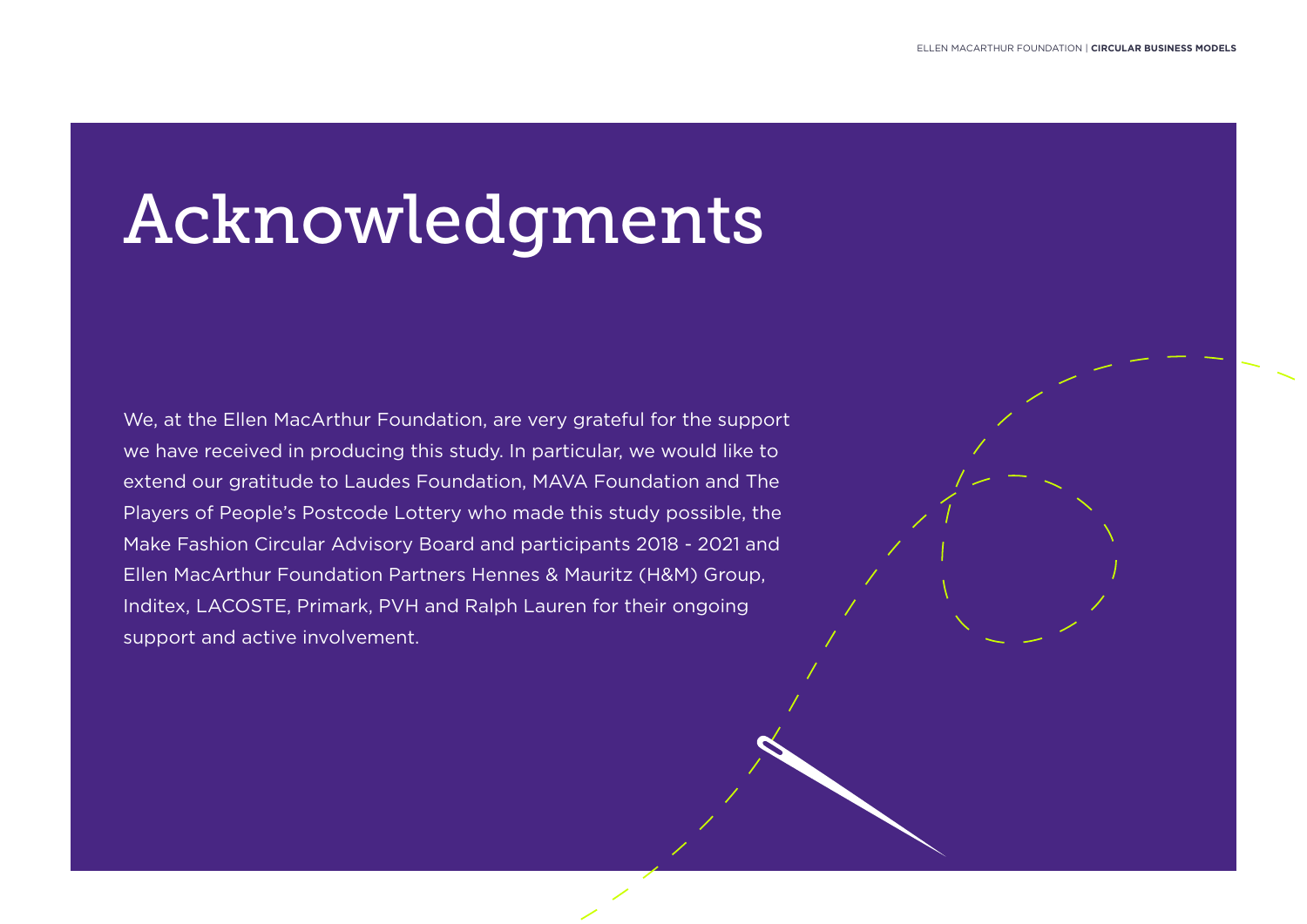## Acknowledgements

#### **THE ELLEN MACARTHUR FOUNDATION**

#### **Core project team**

**Andrew Morlet** – Chief Executive **Rob Opsomer** – Executive Lead, Systemic Initiatives **Laura Balmond** – Lead, Fashion Initiative **François Souchet** – Former Make Fashion Circular Lead **Marilyn Martinez** – Project Manager, Fashion Initiative **Carsten Wachholz** – Senior Policy Manager **Tansy Robertson-Fall** – Senior Editor **James Woolven** – Digital Content Designer

#### **Further contributors**

**Ian Banks** – Editorial Lead **Valerie Boiten** – Senior Policy Officer **Matteo Magnani** – Senior Analyst, Fashion initiative **Elodie Rousselot** – Programme Manager, Circular Design, Fashion **Elisa Gilbert** – Graphic designer **Emily Scadgel** – Senior Communications Executive **Hannah Morris** – Communications Executive **Rose Ely** – Communications Manager **Gabriella Hewitt** – Media Relations, Senior Executive **Lou Waldagrave** – Senior Writer, Media & Messaging

#### **THE BOSTON CONSULTING GROUP**

#### **Core project team**

**Javier Seara** – Managing Director and Senior Partner, Global Sector Leader for Fashion & Luxury **Holger Rubel** – Managing Director and Senior Partner, Global Leadership Circular Economy **Sebastian Boger** – Managing Director and Partner, Core Member of Fashion & Luxury **Alexander Meyer zum Felde** – Partner and Associate Director Sustainability & Circular Economy, Global Leadership Circular Economy **Catharina Martinez-Pardo** – Partner, Sustainability

Lead for Fashion & Luxury

#### **CONTRIBUTOR ORGANISATIONS**

The Ellen MacArthur Foundation would like to thank the organisations who contributed to the study for all their constructive input. Please note that contribution to the study, or any part of it, or any reference to a third-party organisation within the study, does not indicate any kind of partnership or agency between the contributors and the Foundation, nor an endorsement by that contributor or third party of the study's conclusions or recommendations.

**Bank and Vogue Holdings By Rotation Clothes Doctor Depop DressX ERDOS EverybodyWorld FARFETCH Fashion for Good For Days Future Closets AB GANNI H&M Group Hirestreet Limited klee klee LACOSTE Lizee**

**Looptworks Ralph Lauren Rent The Runway Save Your Wardrobe w Services Ltd Teemill The Fabricant The Renewal workshop The Restory thredUP Tommy Hilfiger & PVH Europe VESTIAIRE COLLECTIVE VF INTERNATIONAL SAGL - Napapijri Vinted UAB W. L. Gore & Associates**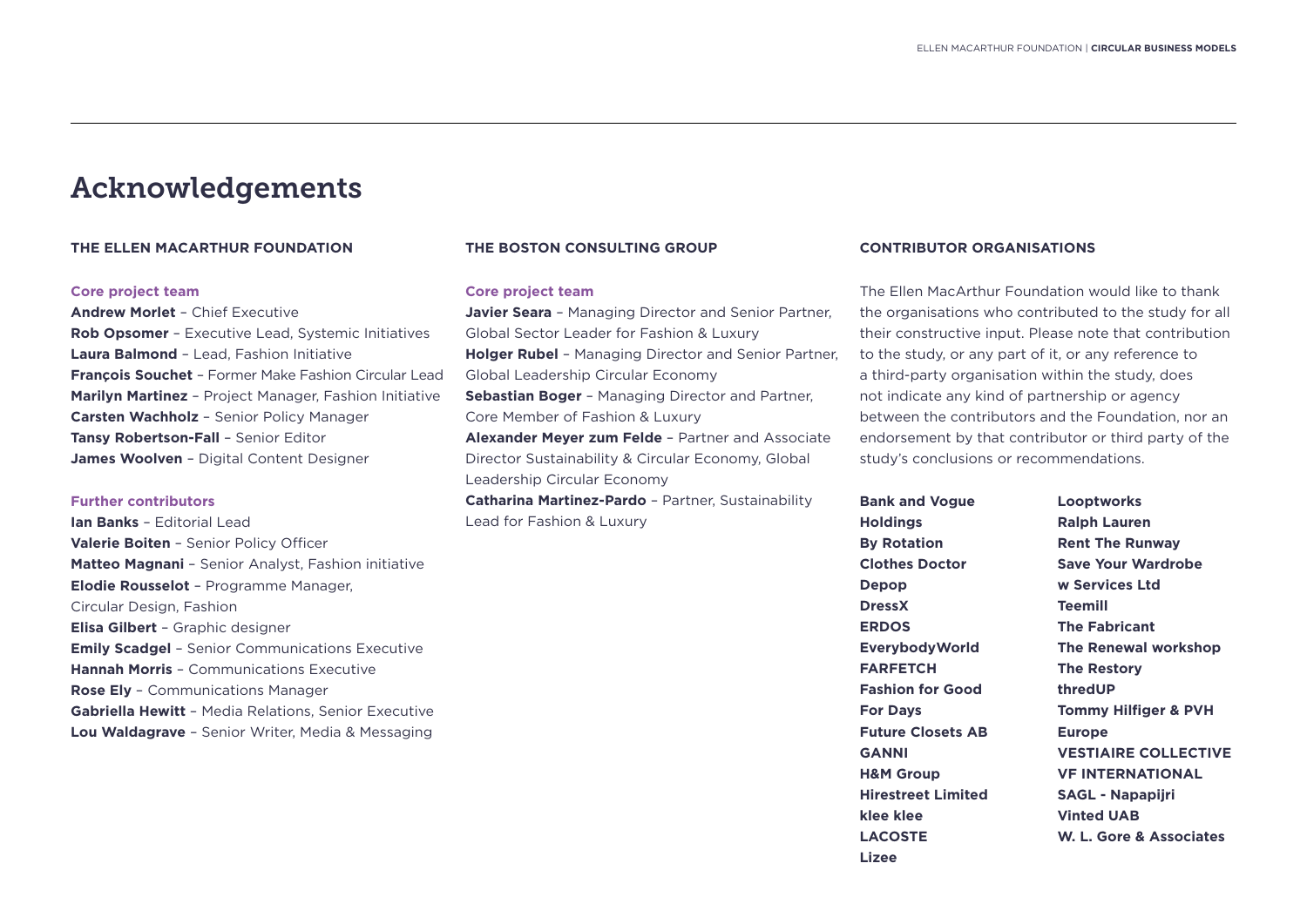## About the Ellen MacArthur Foundation

The Ellen MacArthur Foundation is an international charity that develops and promotes the circular economy in order to tackle some of the biggest challenges of our time, such as climate change, biodiversity loss, waste, and pollution. We work with our network of private and public sector decision-makers, as well as academia, to build capacity, explore collaborative opportunities, and design and develop circular economy initiatives and solutions. Increasingly based on renewable energy, a circular economy is driven by design to eliminate waste, circulate products and materials, and regenerate nature, to create resilience and prosperity for business, the environment, and society.

#### **ABOUT THE FOUNDATION'S FASHION INITIATIVE**

The Fashion Initiative was launched by the Ellen MacArthur Foundation as 'Make Fashion Circular' at the Copenhagen Fashion Summit 2017, and brings together leaders from across the fashion industry to work with cities, philanthropists, NGOs, and innovators. Fashion companies that are in the Foundation's Network include: Strategic Partner – H&M Group, Partners – Inditex, Lacoste, Primark, PVH Corp., Ralph Lauren and Zalando, and [members.](https://ellenmacarthurfoundation.org/network/who-is-in-the-network) The Foundation's Fashion Initiative is leading international efforts to stop waste and pollution by creating a circular economy for the industry, where products are used more, are made to be made again and are made from safe, recycled or renewable inputs.

Further information: [www.ellenmacarthurfoundation.org](http://www.ellenmacarthurfoundation.org) | @circulareconomy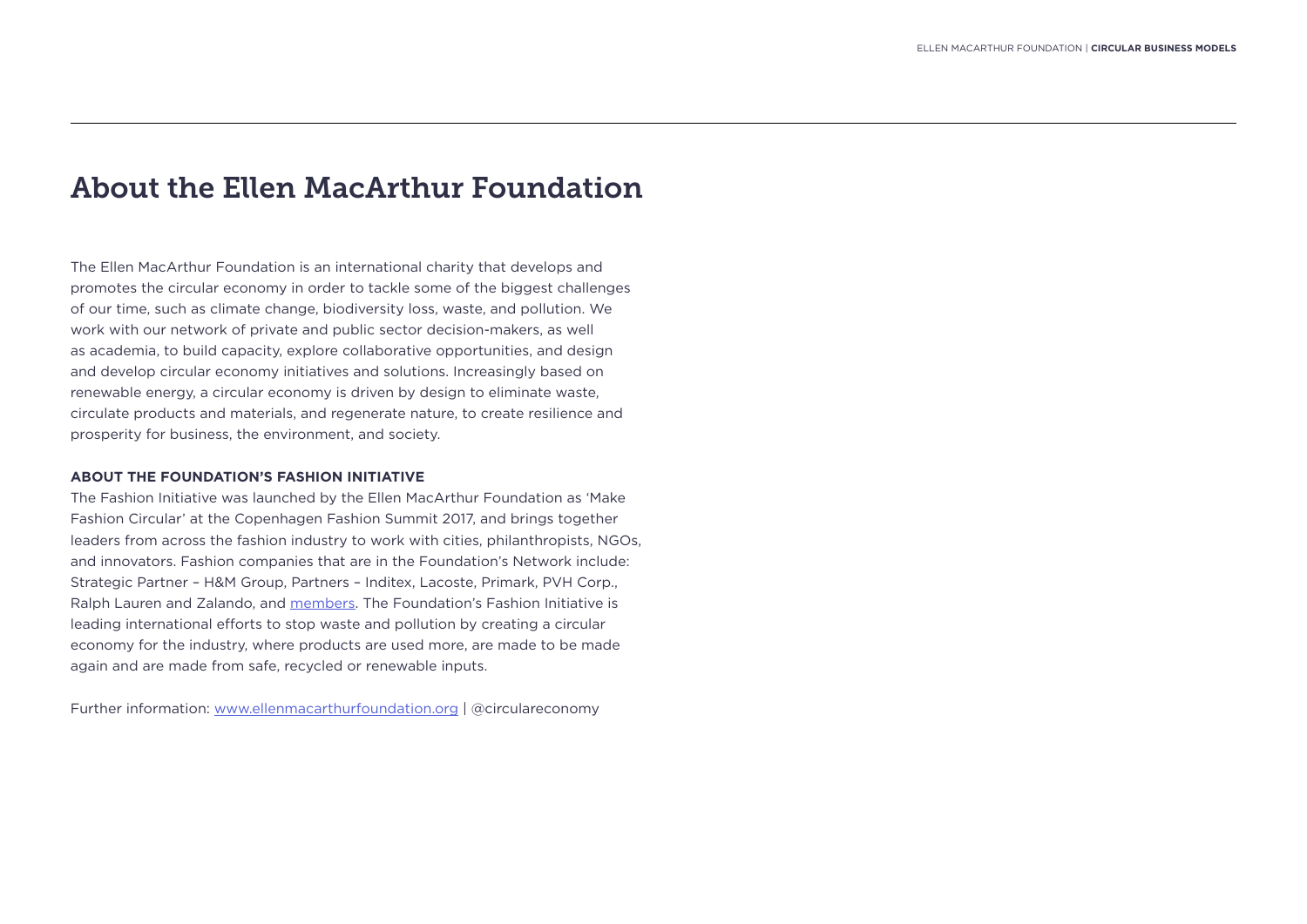

© COPYRIGHT 2021 ELLEN MACARTHUR FOUNDATION

www.ellenmacarthurfoundation.org

Charity Registration No.: 1130306 OSCR Registration No.: SC043120 Company No.: 6897785